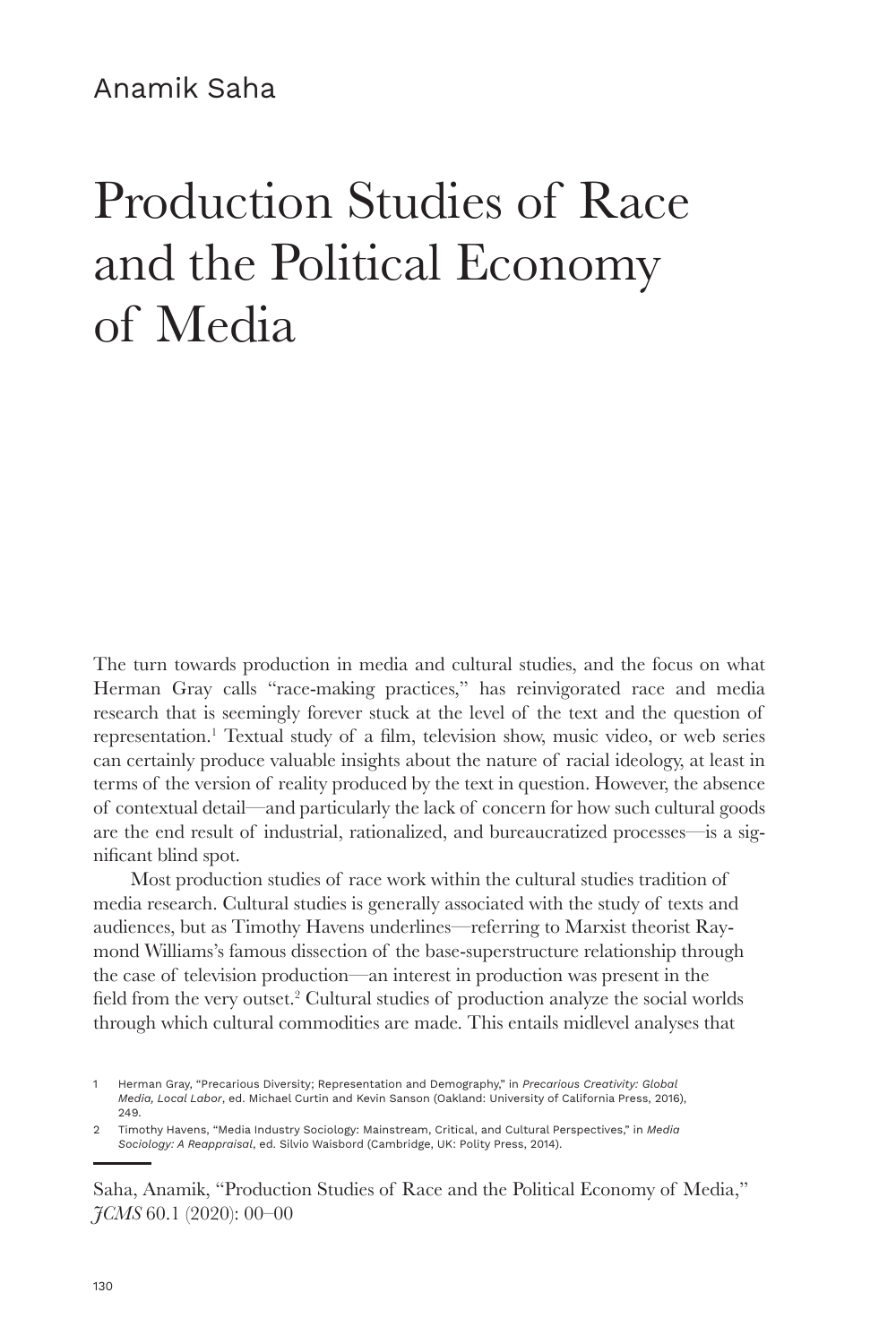unpack the dynamic between economic and cultural forces shaping cultural production. One must pay particular attention to the agency of creative workers, how they are constrained by and work against commercial pressures, and how this impacts the form and nature of cultural commodities.<sup>3</sup> In the context of race and media research, the focus has been on how the industrial nature of cultural production impacts the representation of race, often in reductive ways.<sup>4</sup>

While studies of race and production have provided original and much needed empirical insight into the dynamics that shape race-making practices in media, in this brief essay, I argue that production studies of race would benefit from a greater engagement with the political economy approach to media. In the past, cultural studies and political economy traditions have been placed in a false dichotomy, although thankfully most scholars have rejected this.<sup>5</sup> There are many reasons critical media research would benefit from fusing cultural industries and political economy approaches, but I argue that production studies of race need to incorporate political economy analyses of capitalism in order to formulate more effective political strategies that can disrupt the reproduction of racial stereotype.

Production studies of race within cultural studies tend to focus on the question of ideology rather than structure. The danger is that racial ideology is conflated with capitalist ideology; that is, they are regarded as one and the same. If we were to ask the question, is capitalism is more interested in extracting surplus value or reinforcing racial hierarchies, the answer for many critical race scholars would be an easy one: capitalism does both. But is it as simple as that? While scholars of race have rightly challenged the economic reductionism of a vulgar Marxism that states that the only way to eliminate racism is to dismantle capitalism through class-based politics alone, there is a danger in assuming that eradicating racial ideology is enough to overcome the exploitative effects of capitalism. Instead we need—in the cultural studies tradition—a conjunctural analysis that understands racial ideology and capitalist ideology as two separate forces that are inextricably intertwined. As sociologist Ben Pitcher states, "racism is not and has never been intrinsic to capitalism. Racism is a phenomenon that has always been contingent on wider social, cultural and institutional practice."6 Pitcher argues that racism is not natural to capitalism, but he does not consider it a mere by-product of capitalism either. Rather, racism is an independent force shaped by capitalism in particular ways in specific historical moments.

Such an insight highlights the need for production studies of race to adopt a historical analysis in order to better understand how at different moments of crisis, economic, social, cultural, and political forces come together in very specific ways to shape race-making practices.<sup>7</sup> Put another way, a concerted engagement with racial capitalism produces a deeper analysis of how media makes race and why race comes

<sup>3</sup> Timothy J. Havens, Amanda D. Lotz, and Serra Tinic, "Critical Media Industry Studies: A Research Approach," *Communication, Culture & Critique* 2, no. 2 (2009): 234–253.

<sup>4</sup> Alfred L. Martin Jr., "Scripting Black Gayness: Television Authorship in Black-Cast Sitcoms," *Television & New Media* 16, no. 7 (2015): 648–663; Timothy Havens, *Black Television Travels: African American Media around the Globe* (New York: New York University Press, 2013); Anamik Saha, *Race and the Cultural Industries* (Cambridge, UK: Polity, 2018); and Clive James Nwonka, "The New Babel: The Language and Practice of Institutionalised Diversity in the UK Film Industry," *Journal of British Cinema and Television* 17, no. 1 (2019): 24–46, https://doi.org/10.3366/jbctv.2020.0506.

<sup>5</sup> David Hesmondhalgh, *The Cultural Industries*, 3rd ed. (London: Sage, 2013), 59.

<sup>6</sup> Ben Pitcher, "Race and Capitalism Redux," *Patterns of Prejudice* 46, no. 1 (2012): 1–15, 8.

<sup>7</sup> David Hesmondhalgh and Anamik Saha, "Race, Ethnicity, and Cultural Production," *Popular Communication* 11, no. 3 (2013): 179–195.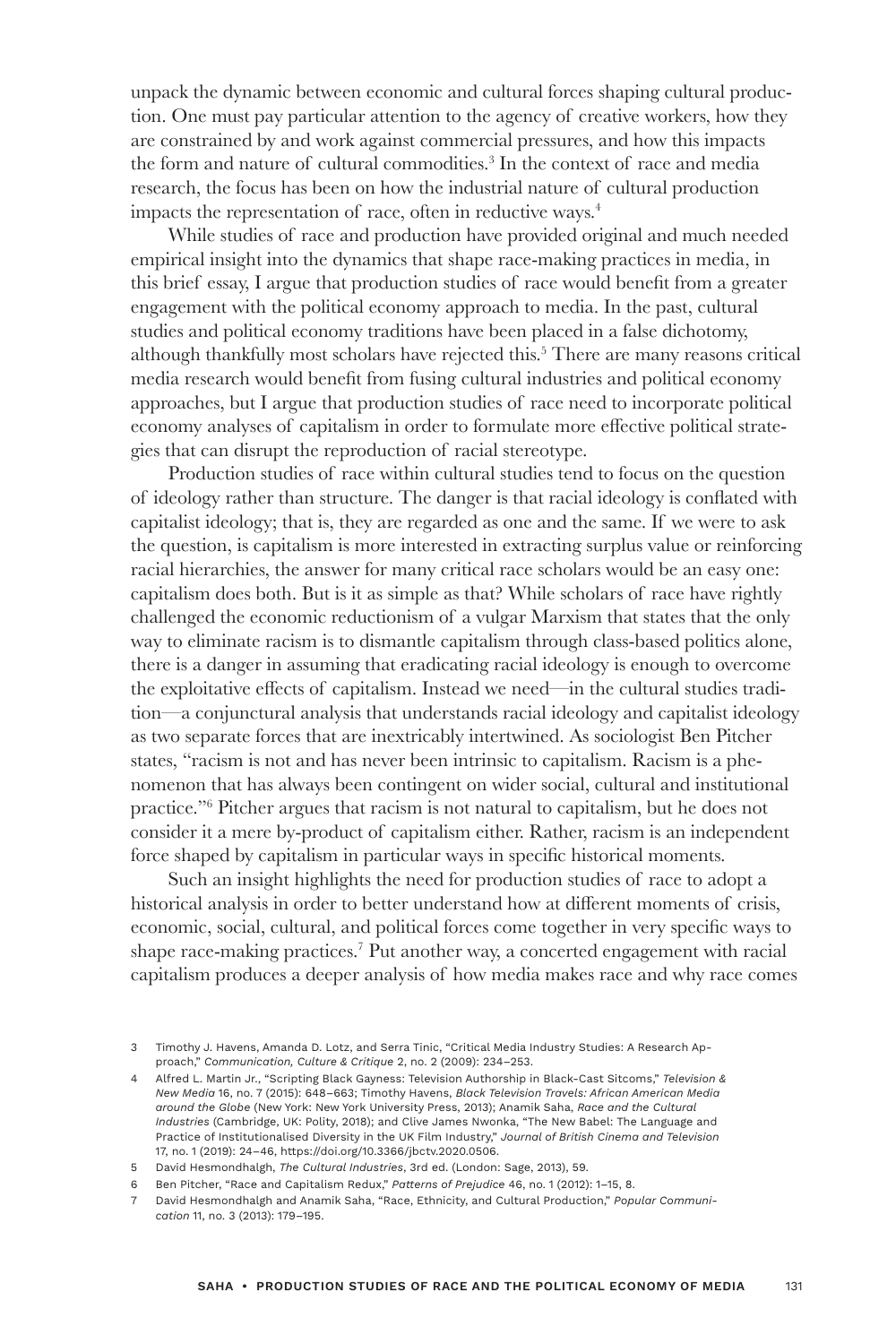to be represented in the way that it does.<sup>8</sup> A famous example of the historical analysis that I am calling for is Anne McClintock's study of "commodity racism" in British advertising of the Victoria era.<sup>9</sup> In her analysis, McClintock defines a new trend that she calls "commodity jingoism" and features advertisements based around "racial hygiene and imperial progress" that "helped reinvent and maintain British national unity in the face of deepening imperial competition, and colonial resistance."10 McClintock effectively describes how the growth of capitalism and the consumer industry coupled with imperial anxieties abroad facilitated a shift from the dominant paradigm of scientific racism to a new cultural form of racism.

In the post-Obama era, we have encountered a unique moment in which we see, on the one hand, the seeping of explicitly racist rhetoric from right-wing/farright populist movements into mainstream political discourse but, on the other hand, greater demands for racial and ethnic diversity in media, whether in terms of the workforce or media content. While the demand for diversity has been driven by the activism of antiracist campaigners and audiences as well as media itself, one has to ask, To what extent does it fulfill the agenda of racial neoliberalism? Put another way, what do the ascendency of diversity in creative industries discourse and racial denigration in political discourse reveal about the nature of contemporary racial capitalism? With its focus on the dynamics between culture and the economics within an institutional setting, the study of race-making practices in media can greatly illuminate what is unfolding at this conjuncture with regard to capitalism and race. Research by film and media scholars Clive Nwonka and Sarita Malik on Black British urban cinema in the 2000s exemplifies this approach, unravelling the connection between representations of Black criminality, UK film policy, New Labour's Third Way policy, and the ascendency of neoliberalism more broadly.<sup>11</sup>

Production studies of race demonstrate acutely how media processes themselves lead to the reproduction of historical constructions of Otherness, whether via established commonsense industry knowledge or "industry lore" around Blackness, rigid genre conventions, or standardized industry practices such as formatting that contain within them racialized logics.12 That being the case, the issue becomes how to transform these processes for progressive ends. This brings us back to the question of political economy since, as media industries are organized according to capitalistic conditions, transforming the representation of minorities necessitates structurally transforming the media itself.

For instance, in British publishing, we have seen a number of individual publishing houses adopt in-house "diversity" initiatives that attempt to tackle the institutional whiteness of the industry, including trainee schemes and mentor programs, the creation of BAME networks, and mandatory unconscious bias training.13 Despite

11  Clive James Nwonka and Sarita Malik, "Cultural Discourses and Practices of Institutionalised Diversity in the UK Film Sector: 'Just Get Something Black Made,'" *The Sociological Review* 66, no. 6 (2018): 1111– 1127, https://doi.org/10.1177/0038026118774183.

<sup>8</sup> Perhaps the most influential version of "racial capitalism" appears in Cedric J. Robinson's *Black Marxism: The Making of the Black Radical Tradition* (Chapel Hill: University of North Carolina Press, 2000). See also Jodi Melamed's "Racial Capitalism," *Critical Ethnic Studies* 1, no. 1 (2015): 76–85; and Gargi Bhattacharyya's *Rethinking Racial Capitalism: Questions of Reproduction and Survival* (London: Rowman & Littlefield, 2018).

<sup>9</sup> Anne McClintock, Imperial Leather: Race, Gender, and Sexuality in the Colonial Contest (New York: Routledge, 1995).

<sup>10</sup> McClintock, 209.

<sup>12</sup> Martin, "Scripting Black Gayness"; Havens, *Black Television Travels*; and Anamik Saha, "The Rationalizing/Racializing Logic of Capital in Cultural Production," *Media Industries* 3, no. 1 (2016).

<sup>13</sup> BAME stands for Black Asian and Minority Ethnic and is a policy term used in the United Kingdom to describe those from racial and ethnic minority backgrounds.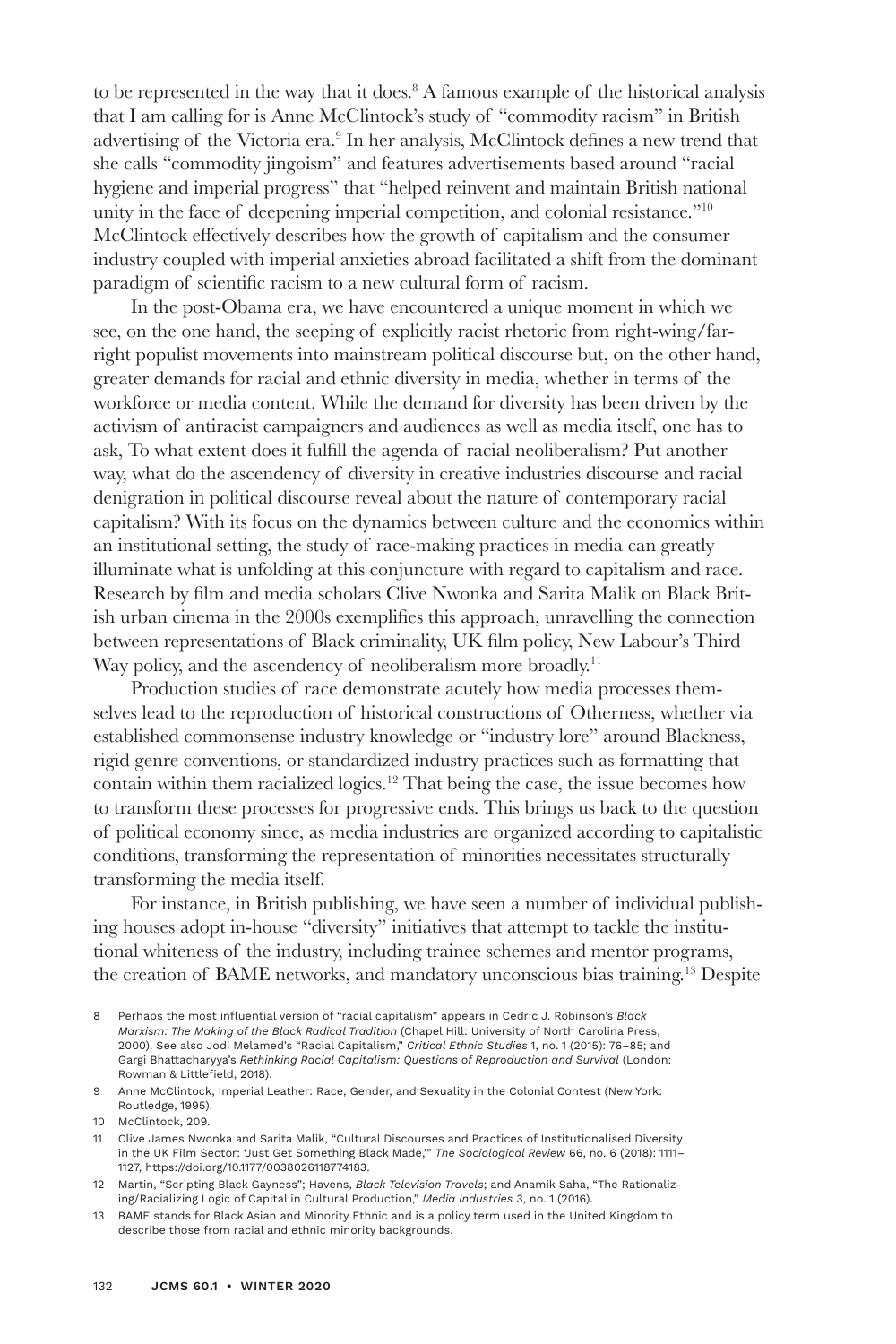having run for a number of years, these programs have done little to increase the already low numbers of racial and ethnic minorities who work across the publishing industry.14 Instead, the strategies that have had an impact in terms of increasing the number of racial and ethnic minority writers have come from attempts to change the political economy of publishing. These include arts funding, including the substantial amount of Arts Council money given to the Good Literary Agency, a literary agency established in 2018 that focuses on developing writers from minority backgrounds, and the creation of new publishing imprints that have placed Black folk in key gatekeeper positions, such as Sharmaine Lovegrove at Hachette and grime MC Stormzy at Penguin Random House.

As political economist Nicholas Garnham states, ensuring cultural plurality requires that we "understand the structure of our culture, its production, consumption and reproduction and of the role of the mass media in that process," including "the problem of productive and non-productive labor, the relation between the private and public sectors, and the role of the State in capitalist accumulation, the role of advertising within late capitalism."15 For Garnham, then, cultural plurality does not come from tackling ideology. However, he may go too far in denouncing the question of ideology altogether, as strategies to make media work "better" for racial and ethnic minorities can also entail political economic forms of address. For instance, if we accept that racial and ethnic minorities are subjected to tighter forms of creative control than their white counterparts, because they are seen as an inherently risky investment, then simply inserting more Black and brown people into media will have little impact because minorities are subjected to greater forms of (self) discipline. Instead, we need to focus on ensuring that racial and ethnic minorities are afforded the same creative autonomy as their white peers. This includes the same freedom to fail; after all, cultural production is an inherently risky business.

Cultural plurality in cultural production, I argue, requires state intervention because its principles are not based on furthering capitalist accumulation but on social democratic ideals of equality and social justice. Thus, we need government regulation to break up media concentration and encourage minority-led production. Smaller media companies struggle in the face of competition from media conglomerates, and as such, minority-led companies should receive public funding to support their work and ensure a level playing field. I even argue that such funds are awarded in the name of *reparations*. After all, if colonialism and slavery entailed a form of symbolic violence as well as physical violence, then one way a government can bestow reparative justice is by providing a platform that allows the subaltern—through their ancestors—the opportunity to speak.

To conclude, I want to stress that I do not subscribe to the arguments of political economists that a focus on ideology is a distraction from the real task of transforming the political economy of media. And I want to underline how political economy, except for a few notable exceptions, has a problematic tendency to sideline issues of race altogether.16 Instead, as my proposal around the public funding of minority cultural production in the name of reparative justice suggests, we need an approach

<sup>14</sup> Equal Approach, "Publishing Industry Workforce Diversity and Inclusion Survey 2018," Publishers Association, December 2018, https://www.publishers.org.uk/wp-content/uploads/2020/03/Diversity-Survey-of-Publishing-Workforce-2018.pdf.

<sup>15</sup> Nicholas Garnham, Capitalism and Communication: Global Culture and the Economics of Information (London: Sage, 1990), 44.

<sup>16</sup> One such exception is Vicki Mayer, "From Segmented to Fragmented: Latino Media in San Antonio, Texas". *Journalism & Mass Communication Quarterly* 78, no. 2 (2001): 291–306.